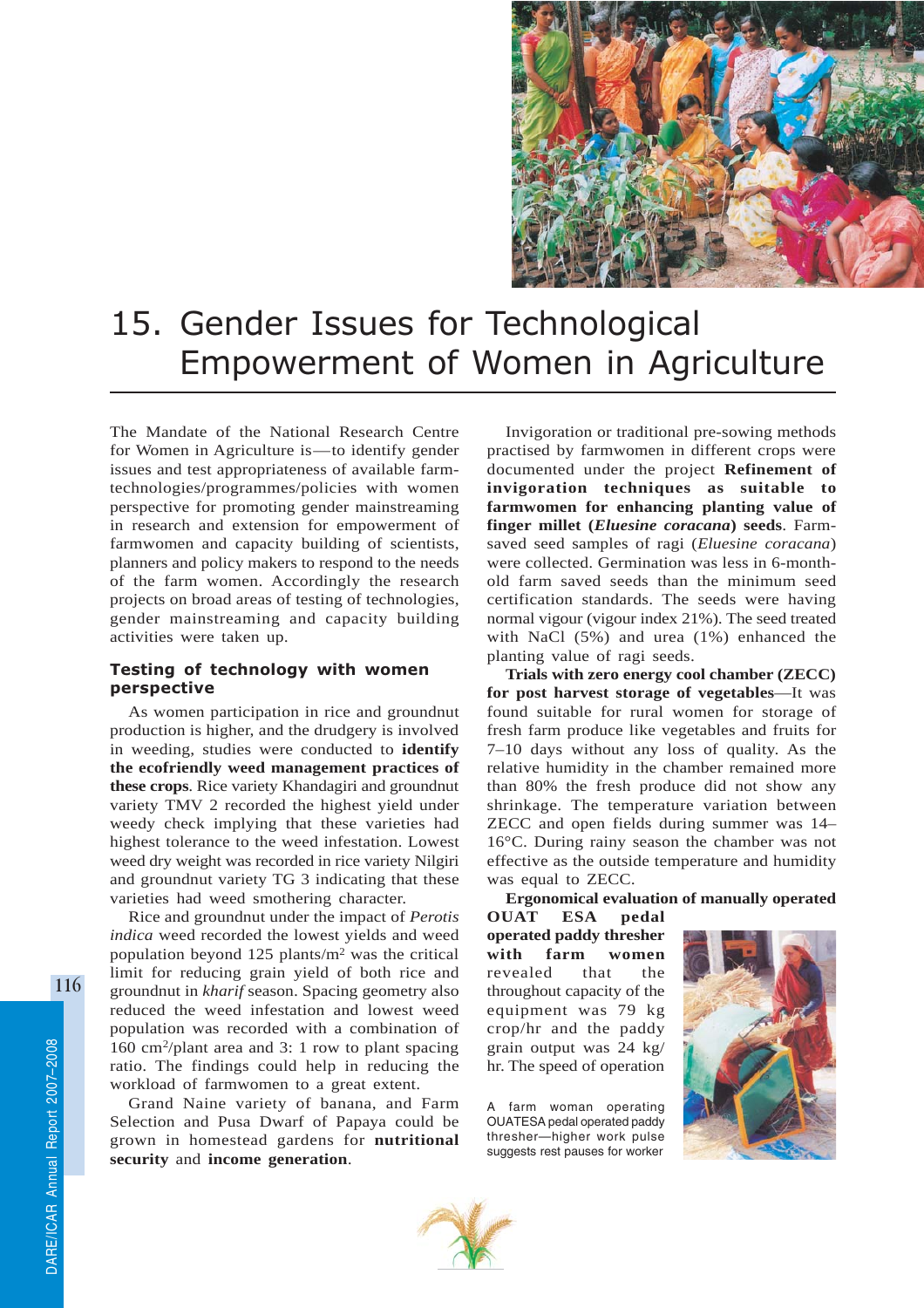was 77 pedal strokes/min. The force required in pedal operation was 162 N. The working heart rate of farm women was 136 beats/min and the work pulse value was 53 beats/min. Higher work pulse value suggests that adequate rest pauses need to be given to the worker for day long work. Two workers may be engaged with the equipment and they can operate the equipment in shift continuously.

Similarly, **ergonomical evaluation of manually operated CRRI rice winnower** revealed that the output with this equipment was 242 kg clean grain/ hr. The winnower was operated by hand cranking at a speed of 65 rpm and the torque required was 5.3 Nm. The working heart rate of farm women was 112 beats/min. The work pulse value was 31 beats/min, which was under acceptable limit (resting heart rate plus 40 beats/min) for daylong work with standard rest pauses. Two workers are required for the operation i.e. one for cranking and another for feeding the material, collection of grain etc.



Farm women working on CRRI rice winnower—work pulse value was under acceptable limit

#### Gender mainstreaming

**Gender disaggregated data on participation in household chores and other productive activities** revealed that the woman contributed on an average 7.2 hr/day, whereas man contributed 1.6 hr/day to household activities. Apart from cultural factors structure and size of the household also influenced their contribution. The burden of household activities falls heavily either on married young and middle-aged women or on unmarried young girls. Number of women in a family is also a determinant of the actual work burden on a woman.

For assessing the access of women to information, training and extension services in two situations namely irrigated and rainfed in Orissa and **to test an alternate gender sensitive extension model** a benchmark study was carried out**.** Preseasonal training was organized for Village Level Para Workers (men and women) on need-based



Training on women friendly improved farm tools and equipment to farm women in village

areas in farming and home management to promptly address the farming problems of men and women. The para workers were trained to organize extension activities and promote women's participation in farm enterprises, income generation and nutritional security in agriculture. To secure participation of women sensitization programmes and thirty nutritional gardens, two fish culture units, one ornamental fish production unit and three mushroom units were developed involving participatory approach.

Demonstrations were conducted on yield maximization of ginger and groundnut, preparation of seedbed, soil treatment, seed treatment, sowing of seeds, mulching, eco-friendly technologies for the management of brinjal shoot and fruit borer (*Leucinodes orbonalis*) and tomato fruit borer (*Heliothis armigera*) for **Technological empowerment of farmwomen for family sustenance.** Special training programmes were conducted on production of straw and oyster mushroom, value added products such as squash from ginger and lime, blended squash and pickle and preparation of *sagu papad* and *suji papad*.

The data on the **Entrepreneurial status of SHGs** revealed that majority of group members belonged to the agricultural families with marginal land holdings. Most of the SHGs, however, existed for a long time without involvement in any enterprise. Their interests and preferences for skill training were assessed and skill development training programmes were organized on vermicomposting and bee-keeping.

The study under **Mechanization of rice sector and impact on gender** indicated that most of the mechanization was adopted in man dominated tasks while in women related tasks mechanization was not found adopted. The extent of mechanization of activities varied with farm-specific factors such as number of draught animals, size of work force in family, size of farm, location of farm, availability of non-agricultural income and external factors